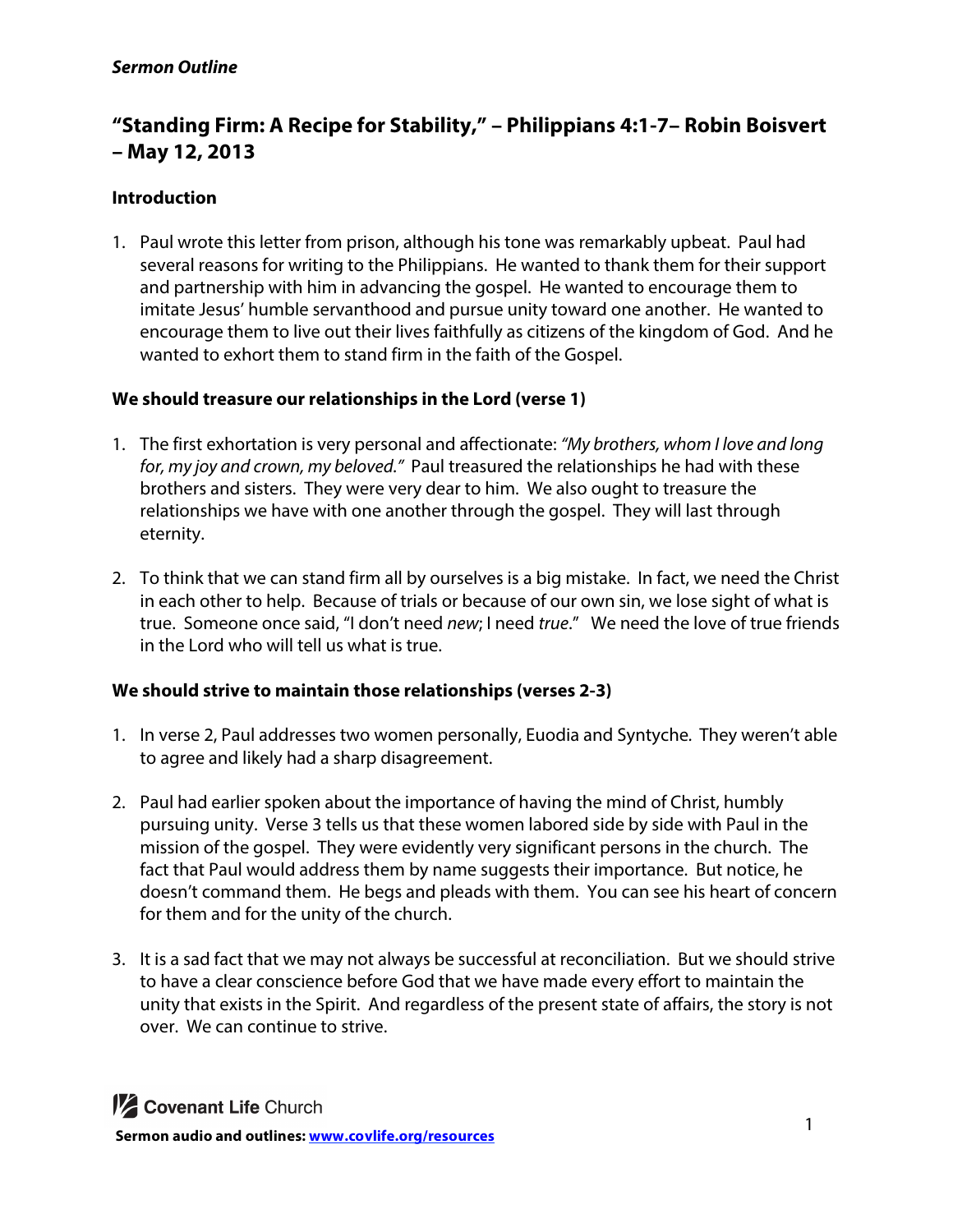# *Sermon Outline*

#### **Rejoice in the Lord always! Again I will say, Rejoice! (verse 4)**

- 1. Paul's repetition is for emphasis. To stand firm in the Lord, we need to rejoice in him always. This is clearly not based on circumstances but on the Lord Himself.
- 2. Earlier in the founding of the Philippian Church (Acts 16) when Paul and Silas first came to Philippi, they were unjustly beaten and cast into the inner prison, their feet fastened in stocks. And what did they do? They prayed and sang hymns to God – they rejoiced! And God worked a miraculous deliverance on their behalf. He caused an earthquake to shake the prison – all the doors and the bonds of the prisoners were broken open.
- 3. We can rejoice in him as we recall that the Lord has everything under control. He is ordering all things that happen for his glory and the good of his people. He works all things together for good for those who love him and are called according to his purpose. In this we can rejoice.

#### **The Lord is at hand (verse 5)**

- 1. Verse 5 is not so much an exhortation to obey, as it is a statement to be believed and treasured. The Lord is at hand. He is near.
	- a. *"The Lord is near to the brokenhearted" (Ps. 34.18).* When you feel your heart is breaking for sorrow, turn to him and you will experience his presence.
	- b. *"The Lord is near to all who call upon him, to all who call upon him in truth" (Ps. 145.18).*  All that is required is to approach him sincerely. He will do the rest. All that you need will be found in Him.

#### **Express your faith through prayer (verses 6-7)**

- 1. The key to overcoming anxiety about **anything** is to pray about **everything**.
- 2. Prayer, petitions, requests—three words meaning virtually the same thing. Talk to God about everything, let him know what you want, what you need. Allow him to adjust your thinking, though. And let this be done in the context of thanksgiving—which is simply remembering with gratefulness what God has already done.
- 3. The exercise of prayer does a number of wonderful things for us:
	- a. Prayer is the means by which anxiety is vanquished.
	- b. Prayer is the key to the advancement of the gospel because it focuses our dependence upon God. He's the one responsible for any gains made in the mission.



**1/2 Covenant Life Church**<br> **1** Sermon audio and outlines: www.covlife.org/resources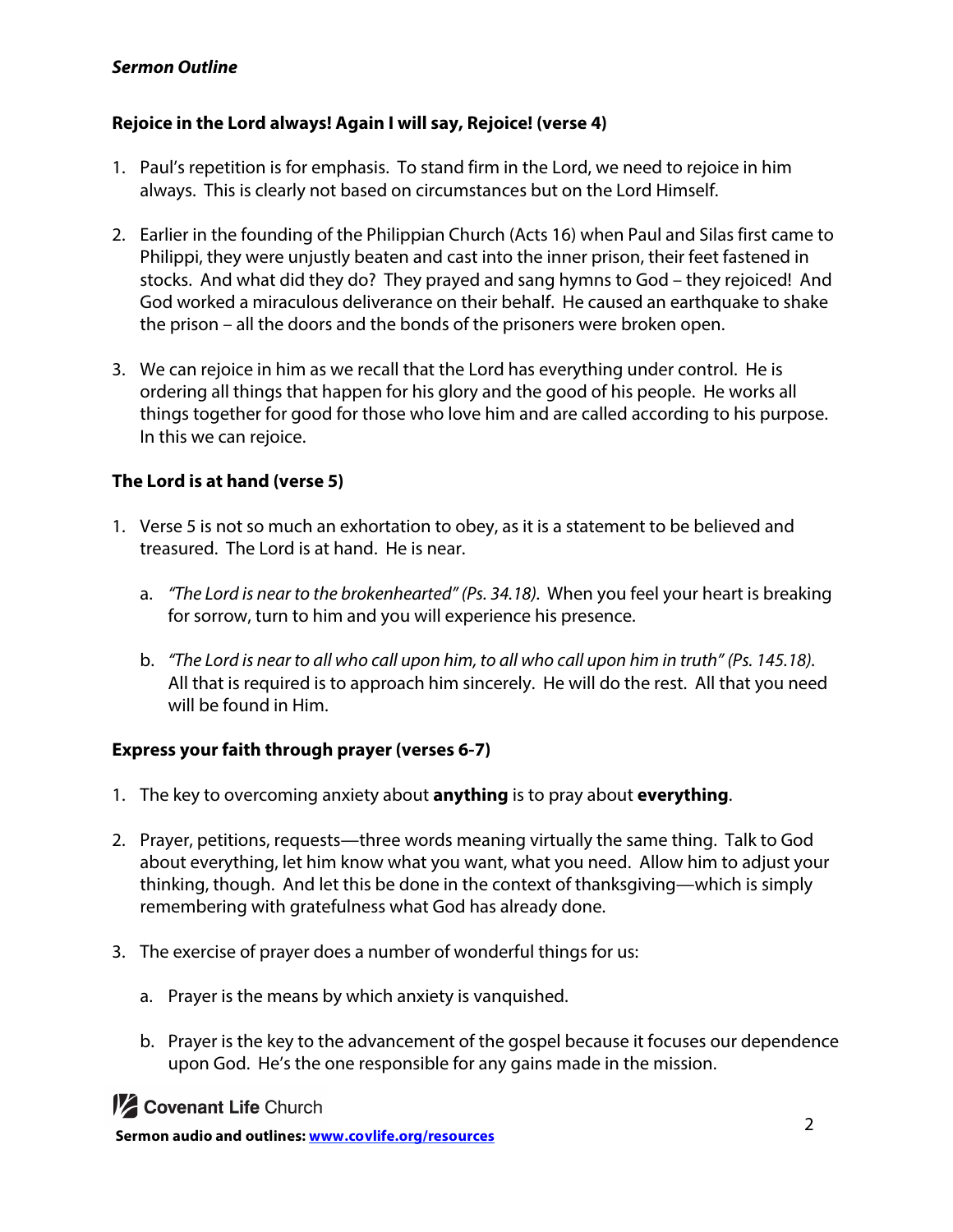- c. It connects us with the God of Peace who gives us a peace that passes understanding and that garrisons our hearts against all fear and worry.
- 4. And the outcome of this …"*And the peace of God, which surpasses all understanding, will guard your hearts and minds in Christ Jesus."*
	- a. The word for guard is a military term. It was used of a detachment of soldiers guarding a city from attack. Imagine if you had a platoon of Navy Seals guarding us from all harm every step of your life, night and day. Well, the promise of God here is even better. The peace of God, which surpasses all understanding will keep, will guard and garrison our hearts and our minds from anxiety in Christ Jesus.
	- b. When we are plagued with anxious thought, when our minds race ahead into the future, we may try to reason our way to a place of peace, but that rarely works. Human understanding – our hearts and minds – are not omniscient. We simply cannot plan for every contingency. And so often we don't understand all that the Lord is doing. But faith, expressed in prayer rests in God, the omniscient benevolent Sovereign Creator and Redeemer and Sustainer of our lives. So when we pray, not immediately, but eventually, the peace of God that surpasses all our human understanding will garrison our hearts and minds, knowing that He has everything under control.

# **Conclusion**

1. Jesus said, *"Peace I give to you, my peace I give to you. Not as the world gives, give I unto you. Let not your hearts be troubled neither let them be afraid"* (John 14:27). We who believe in Jesus are united with him in the deepest possible spiritual union: our lives are hid with Christ in God. And therefore…

*No power of hell, no scheme of man Can ever pluck us from His hand. 'Til He returns or calls us home Here in the power of Christ we'll stand.*